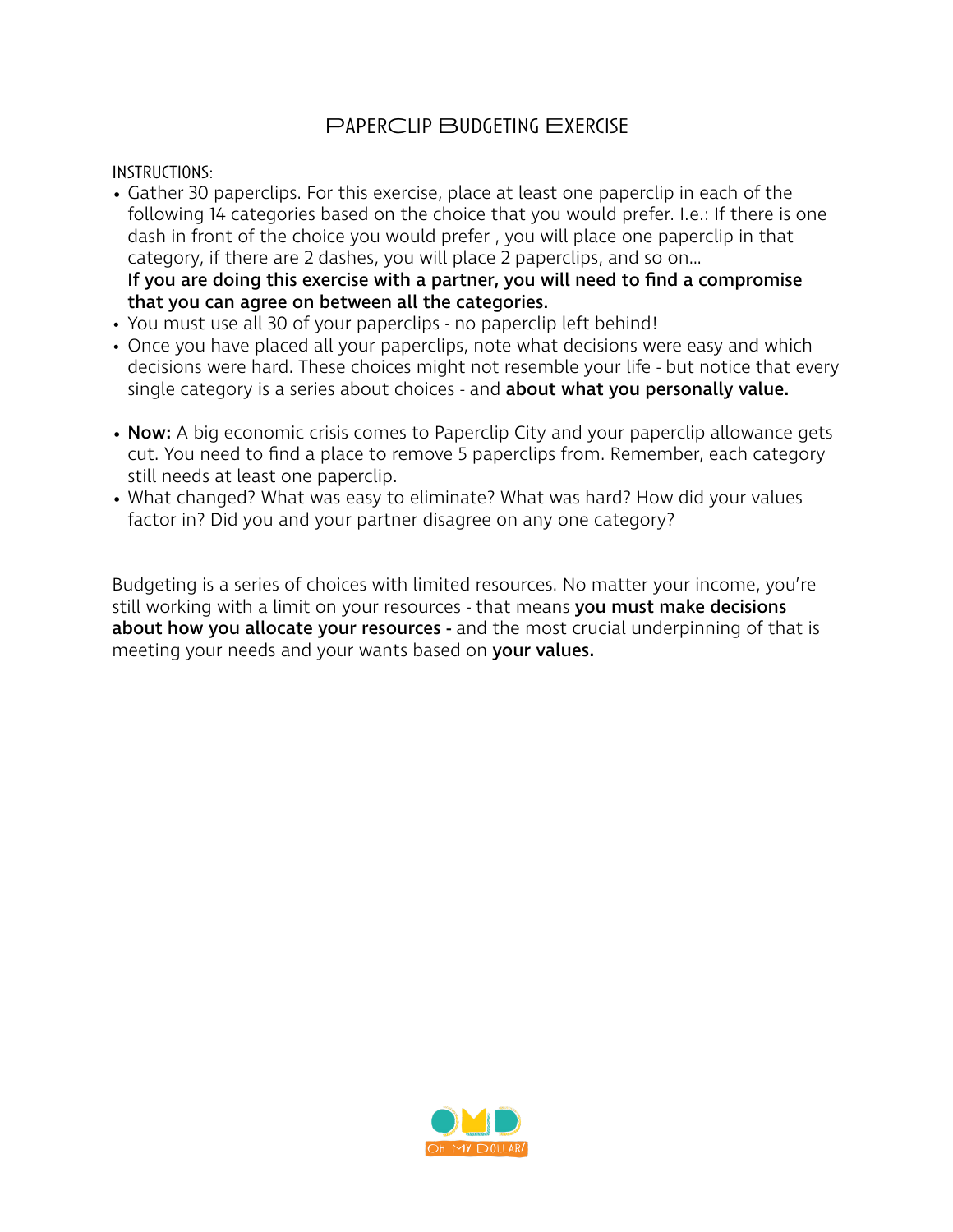- 1. Clothing
- \_ Wear what you have, repair
- $\mu$  Buy clothing from thrift stores and garage sales
- $\frac{1}{2}$  Buy clothing from discount chains
- $\frac{1}{2}$  \_  $\frac{1}{2}$  Buy clothing from name brand stores
- 2. Transportation
- \_ Ride a bicycle/walk
- \_\_ Ride Public Transit
- $\frac{1}{2}$  Have a car with minimum legal auto insurance
- $\frac{1}{1-z}$  Pay for full coverage auto insurance
- 3. Furniture
- \_ Use hand me down furniture and what you have
- $\mu_{\rm m}$  Buy used at garage sales and thrift stores
- $\frac{1}{2}$  Buy new furniture from Target and Walmart
- $\overline{\phantom{a}}$  \_  $\overline{\phantom{a}}$  Buy new furniture from high-end stores
- 4. Amusement
- \_ Broadcast television, hanging with friends, picnics
- \_\_ Basic Cable or Netflix
- $\frac{1}{2}$  Weekly movie, concert, or sports game
- $\left[\begin{array}{c} - \\ - \end{array}\right]$  Premium Cable
- 5. Grooming
- \_ Generic products and DIY Styling
- \_\_ Discounted products & SuperCuts
- Name brand products and designer haircut
- 6. Laundry
- Do laundry at a friend or relative's house
- \_\_ Use laundromat
- $\overline{\phantom{a}}$  Use own washer & dryer in own house/apartment
- 7. Health Insurance
- No insurance, use public clinics
- $\frac{1}{2}$  No insurance, pay fine for lack of health care

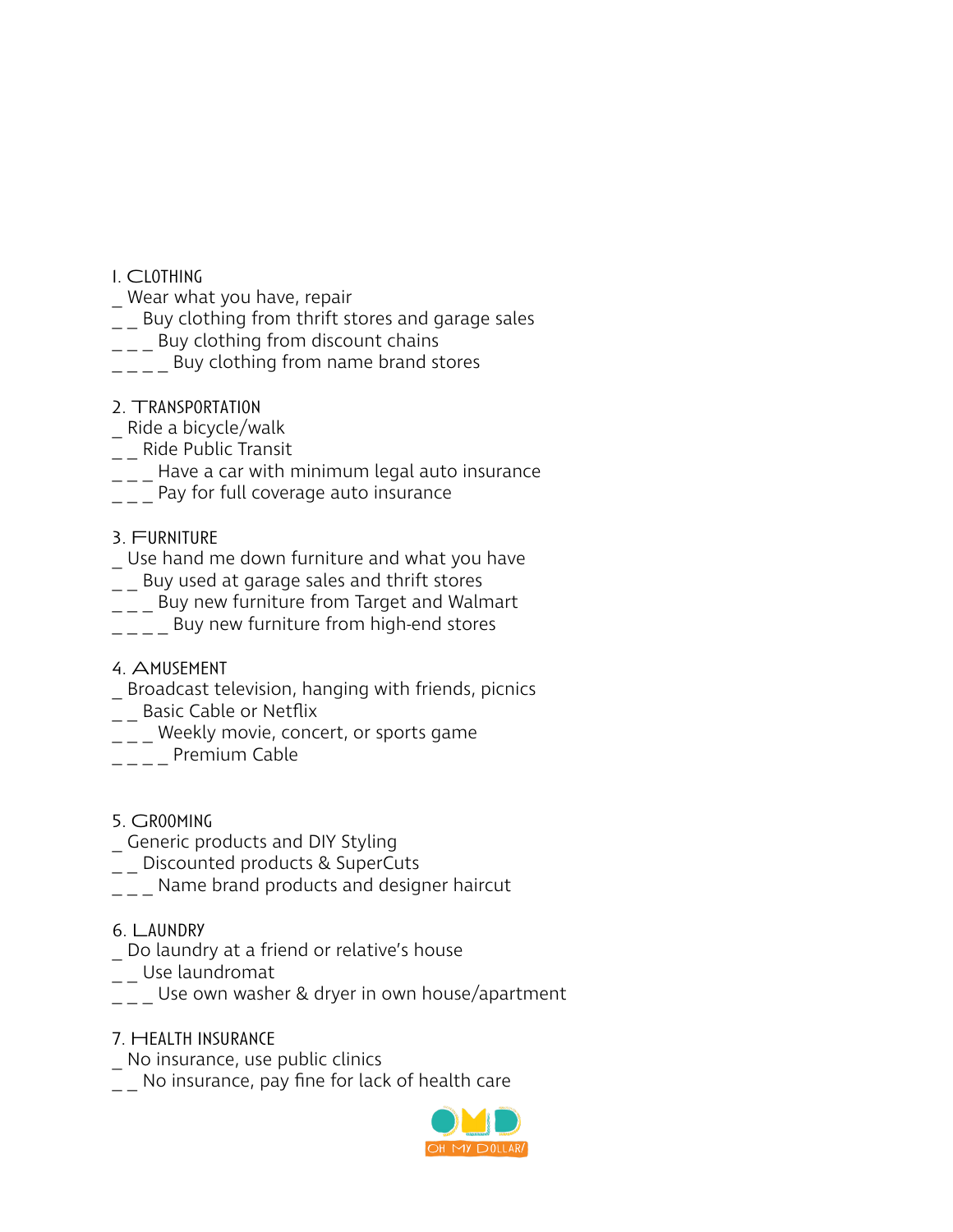\_\_\_ High Deductible health care plan

Pay for individual ACA-compliant with lower deductible

# 8. Travel

- \_ Stay near home
- $\frac{1}{2}$  Travel domestically once a year by bus
- $\frac{1}{1-z}$  Travel by plane once a year
- $\frac{1}{2}$  \_  $\frac{1}{2}$  Travel for pleasure/family internationally
- 9. Food
- Do all own cooking from scratch, bring lunch every day
- \_ \_ Do most of own cooking, buy name-brand grocery items
- $\mu_{\text{max}}$  2 x week lunches and dinners at food carts & restaurants
- \_\_\_\_ Daily lunch and dinner out

# 10. Housing

- \_ Room in a shared house
- \_ \_ One Roommate in shared apartment
- $\mu_{\text{max}} = 1$  Live by yourself (or with family only) in apartment
- $\frac{1}{1-z}$  Live by yourself or with family only in single family house

### 11. Gifts

- \_ Homemade gifts
- \_ \_ Buy small gifts for close friends & family
- $\left\lfloor -\right\rfloor$  Buy gifts for all friends & family birthdays and holidays
- 12. Phone
- \_ No phone, including no cell phone
- \_\_ Prepaid basic cell phone
- $\overline{\phantom{a}}$  \_ \_ \_ Contract smart phone

### 13. Other choices (May choose multiple)

- Monthly giving to charity or faith-based groups
- \_ Drink alcohol and smoke rarely
- \_ Regular fancy cofee drinks
- $\frac{1}{2}$  Drink alcohol and/or smoke twice per week
- $\overline{\phantom{a}}$  =  $\overline{\phantom{a}}$  Frequent alcohol consumption and regular smoking
- 14. Savings
- \_ Save nothing
- \_ \_ Save 5% of your income
- $\frac{1}{2}$  Save 15% of your income